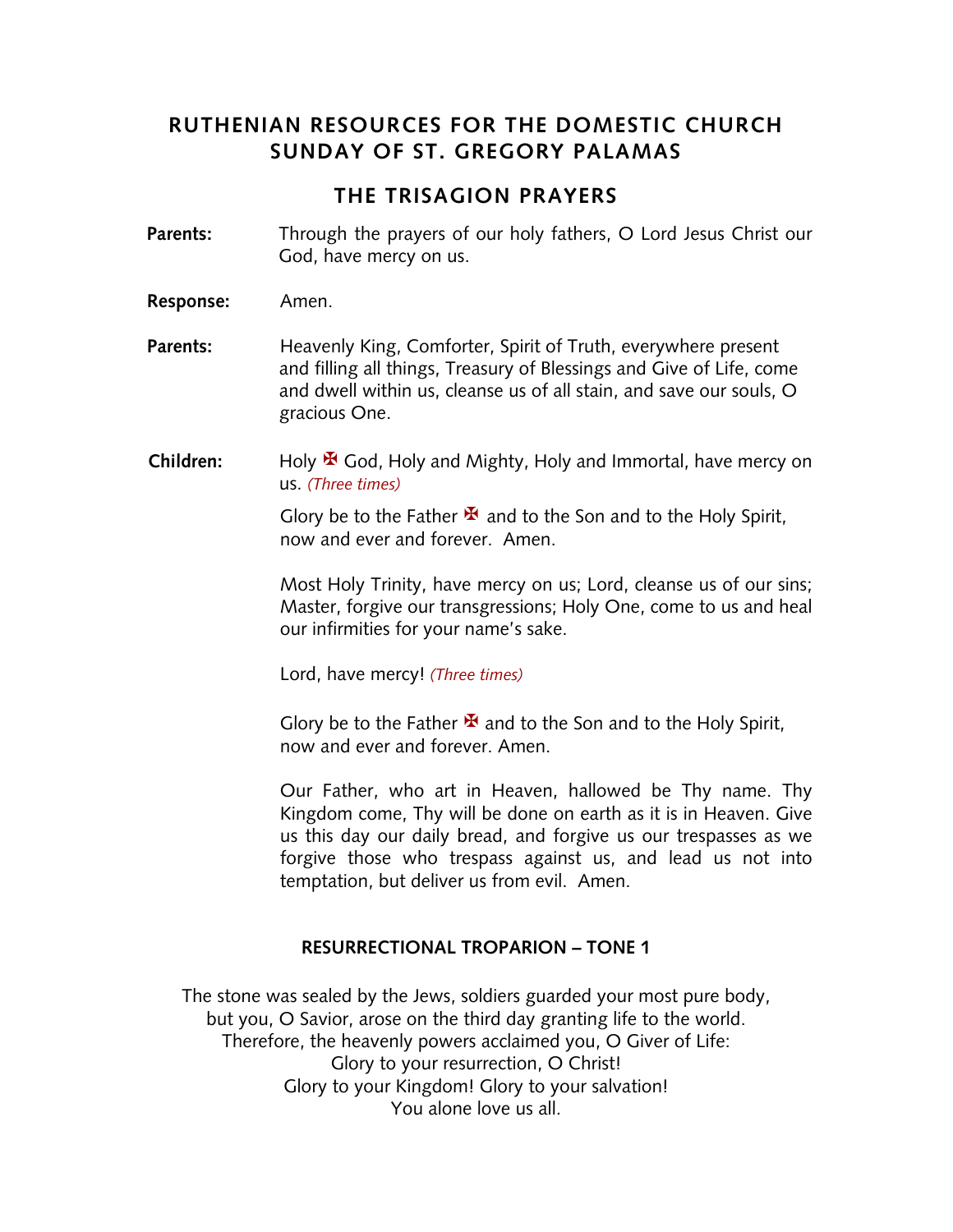## **EPISTLE: HEBREWS 1:10 - 2:3**

You in the beginning, O Lord, did found the earth, and the heavens are works of your hands. They shall perish, but you shall continue; and they shall all grow old as does a garment, and as clothing shall you change them, and they shall be changed. But you are the same, and your years shall not fail (Ps. 101:26-28)

Now, to which of the angels has he ever said, "Sit at my right hand, until I make your enemies the footstool at your feet" (Ps. 109:1)? Are they not all ministering spirits, sent for service, for the sake of those who shall inherit salvation?

That is why we should all the more earnestly observe the things we have heard, lest perhaps we drift away. For if the word spoken by angels proved to be valid, and every transgression and disobedience received a just punishment, how shall we escape if we neglect such a great salvation? For it was first announced by the Lord and was confirmed to us by those who heard it.

### **GOSPEL: MARK 2:1 - 12**

At that time Jesus entered Capernaum, and it was reported that he was at home. And immediately many gathered together, so that there was no longer room, not even around the door. And he spoke the word to them. And they came, bringing to him a paralytic, carried by four. And since they could not bring him to Jesus because of the crowd, they uncovered the roof where he was, and, having made an opening, they let down the pallet on which the paralytic was lying. And Jesus, seeing their faith, said to the Paralytic, "Son, your sins are forgiven you." Now some of the Scribes were sitting there and reasoning in their hearts, "Why does this man blaspheme in this way? Who can forgive sins, besides God?"

And at once Jesus, knowing in his spirit that they so reasoned within themselves, said to them, "Why are you arguing these things in your hearts? Which is easier, to say to the paralytic, 'Your sins are forgiven you,' or to say, 'Arise, and take up your pallet, and walk'? But that you may know the Son of Man has power on earth to forgive sins" ― he said to the paralytic ― "I say to you, arise, take up your pallet, and go to your house," And immediately he arose and, taking up his pallet, went forth in the sight of all, so that they were all amazed, and glorified God, saying, "Never did we see anything like this!"